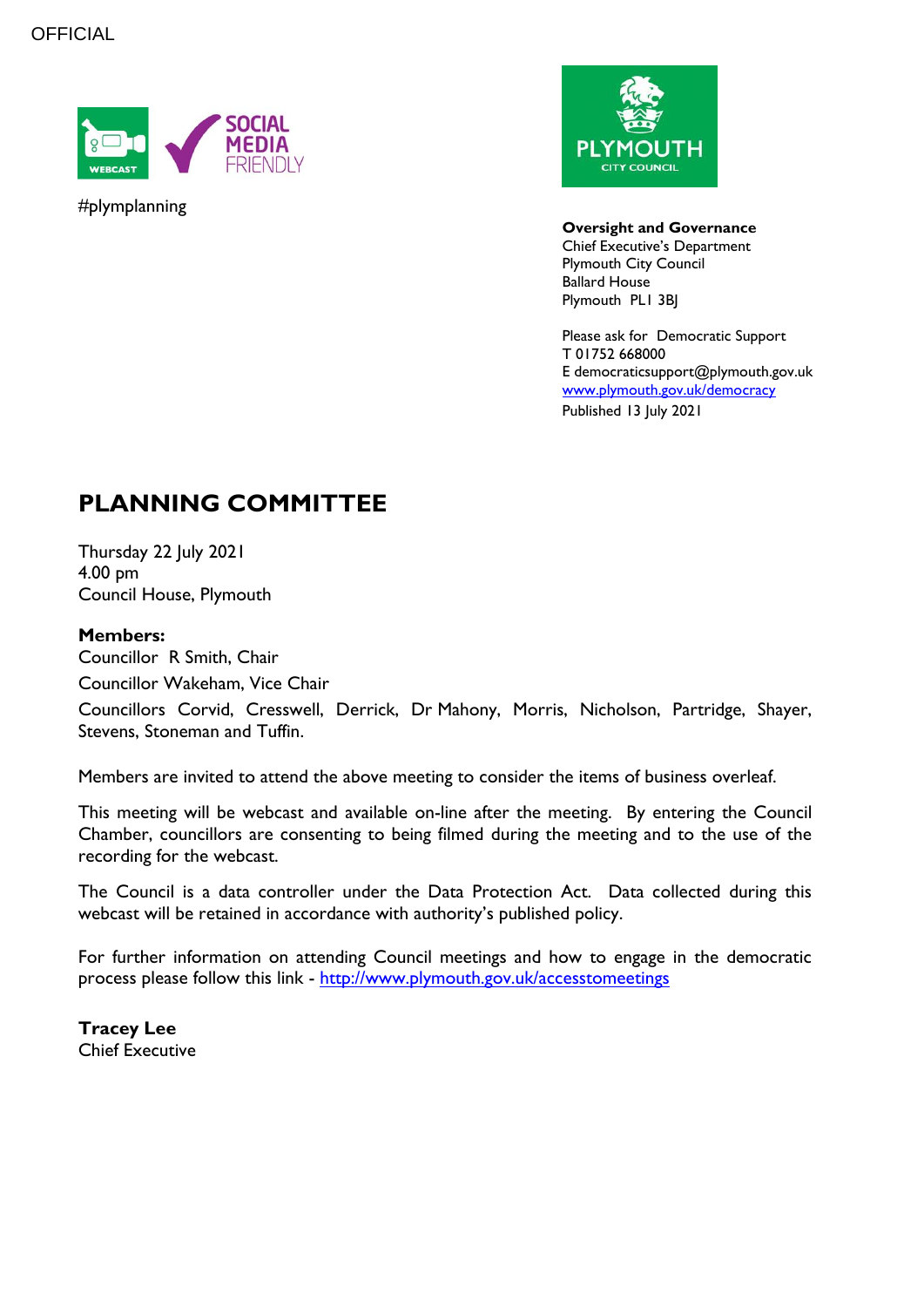## **Planning Committee**

#### **1. Apologies**

To receive apologies for non-attendance submitted by Committee Members.

#### **2. Declarations of Interest**

Members will be asked to make any declarations of interest in respect of items on this agenda.

#### **3. Minutes (Pages 1 - 6)**

The Committee will be asked to confirm the minutes of the meeting held on 23 June 2021.

#### **4. Chair's Urgent Business**

To receive reports on business which, in the opinion of the Chair, should be brought forward for urgent consideration.

#### **5. Questions from Members of the Public**

The Chair will receive and respond to questions from members of the public submitted in accordance with the Council's procedures. Questions shall not normally exceed 50 words in length and the total length of time allowed for public questions shall not exceed 10 minutes. Any question not answered within the total time allowed shall be the subject of a written response.

#### **6. Planning Applications for consideration**

The Service Director for Strategic Planning and Infrastructure will submit a schedule asking Members to consider Applications, Development proposals by Local Authorities and statutory consultations under the Town and Country Planning Act 1990 and the Planning (Listed Building and Conservation Areas) Act 1990.

6.1. 7 First Avenue Billacombe Plymouth PL9 8AP - 21/00529/FUL **(Pages 7 - 16)**

| Applicant:      | Mr Jordan Collins         |
|-----------------|---------------------------|
| Ward:           | <b>Plymstock Dunstone</b> |
| Recommendation: | Grant conditionally       |

#### **7. Planning Enforcement (Pages 17 - 18)**